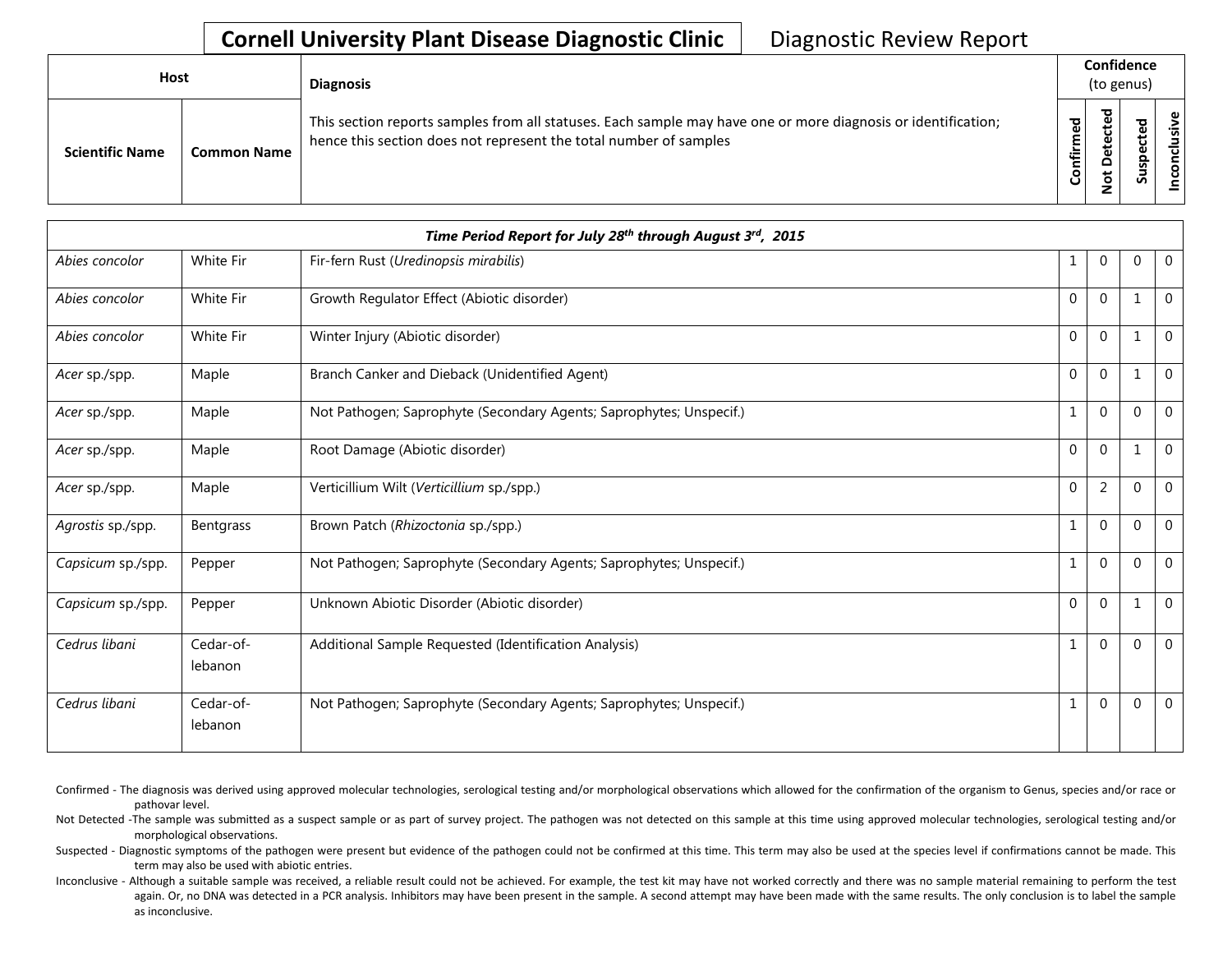| Host                   |                    | <b>Diagnosis</b>                                                                                                                                                                   |                        | Confidence<br>(to genus)                               |                          |                |  |
|------------------------|--------------------|------------------------------------------------------------------------------------------------------------------------------------------------------------------------------------|------------------------|--------------------------------------------------------|--------------------------|----------------|--|
| <b>Scientific Name</b> | <b>Common Name</b> | This section reports samples from all statuses. Each sample may have one or more diagnosis or identification;<br>hence this section does not represent the total number of samples | ᇴ<br>Φ<br>Ē<br>Confiri | ᇴ<br>ē<br>U<br>Φ<br>ã<br>۵<br>$\overline{\sigma}$<br>- | ਠ<br>ഋ<br>ن<br>dsr<br>ഄഁ | nclusiv<br>pco |  |

| Cryptomeria<br>sp./spp. | Cryptomeria | Needle Dieback (Phyllosticta sp./spp.)                                     | 1              | $\Omega$     | $\mathbf 0$    | $\mathbf 0$    |
|-------------------------|-------------|----------------------------------------------------------------------------|----------------|--------------|----------------|----------------|
| Cryptomeria<br>sp./spp. | Cryptomeria | Pestalotia Leaf Blight (Pestalotia cryptomeriae)                           | 1              | $\Omega$     | $\Omega$       | $\mathbf 0$    |
| Cryptomeria<br>sp./spp. | Cryptomeria | Scale Insects (Order homoptera)                                            | 1              | $\Omega$     | $\Omega$       | $\mathbf 0$    |
| Cucumis sativus         | Cucumber    | No Pathogen Found (Identification Analysis)                                | 1              | $\Omega$     | $\theta$       | $\mathbf 0$    |
| Cucumis sativus         | Cucumber    | Root Damage (Abiotic disorder)                                             | $\Omega$       | $\Omega$     |                | $\mathbf 0$    |
| Cucurbita sp./spp.      | Squash      | Cucumber Green Mottle Mosaic (Cucumber Green Mottle Mosaic Virus (CGMMV)   | $\mathbf{0}$   | $\mathbf{1}$ | $\mathbf 0$    | $\mathbf 0$    |
| Cucurbita sp./spp.      | Squash      | Cucumber Mosaic (Cucumber Mosaic Virus (CMV))                              | $\Omega$       | $\mathbf{1}$ | $\mathbf 0$    | $\mathbf 0$    |
| Cucurbita sp./spp.      | Squash      | Gummy Stem Blight (Didymella (ana. Phoma) bryonae (cucurbitacearum))       | $\mathbf{1}$   | $\Omega$     | $\mathbf 0$    | $\mathbf 0$    |
| Cucurbita sp./spp.      | Squash      | Impatiens Necrotic Spot (Impatiens Necrotic Spot Virus (INSV))             | $\Omega$       | $\mathbf{1}$ | $\overline{0}$ | $\mathbf 0$    |
| Cucurbita sp./spp.      | Squash      | Melon Necrotic Spot (Melon Necrotic Spot Carmovirus (MNSV))                | $\Omega$       | $\mathbf{1}$ | $\Omega$       | $\mathbf{0}$   |
| Cucurbita sp./spp.      | Squash      | Papaya Ringspot (Papaya Ringspot Virus (PRSV) (Watermelon Mosaic Virus 1)) | $\overline{0}$ | 1            | $\mathbf 0$    | $\overline{0}$ |
| Cucurbita sp./spp.      | Squash      | Potyvirus Group (Potyvirus Group)                                          | $\Omega$       | 1            | 0              | $\mathbf 0$    |
| Cucurbita sp./spp.      | Squash      | Squash Mosaic (Squash Mosaic Virus (SQMV))                                 | 0              | 1            | $\mathbf 0$    | $\overline{0}$ |

Confirmed - The diagnosis was derived using approved molecular technologies, serological testing and/or morphological observations which allowed for the confirmation of the organism to Genus, species and/or race or pathovar level.

Not Detected -The sample was submitted as a suspect sample or as part of survey project. The pathogen was not detected on this sample at this time using approved molecular technologies, serological testing and/or morphological observations.

Suspected - Diagnostic symptoms of the pathogen were present but evidence of the pathogen could not be confirmed at this time. This term may also be used at the species level if confirmations cannot be made. This term may also be used with abiotic entries.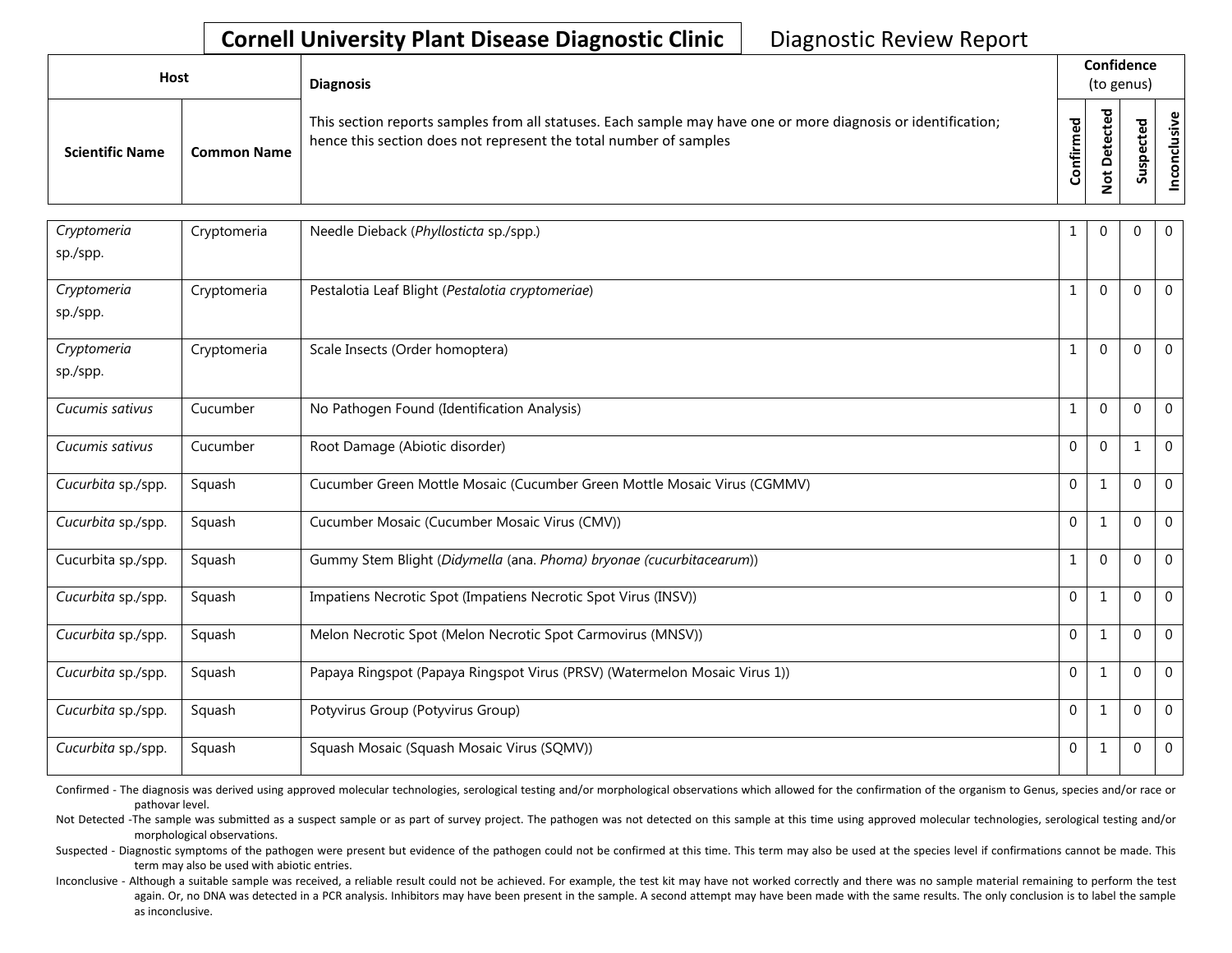| <b>Host</b>            |                    | <b>Diagnosis</b>                                                                                                                                                                   |             | Confidence<br>(to genus) |                                   |  |  |  |
|------------------------|--------------------|------------------------------------------------------------------------------------------------------------------------------------------------------------------------------------|-------------|--------------------------|-----------------------------------|--|--|--|
| <b>Scientific Name</b> | <b>Common Name</b> | This section reports samples from all statuses. Each sample may have one or more diagnosis or identification;<br>hence this section does not represent the total number of samples | ठ<br>₩<br>o | _                        | ω<br>ω<br>요<br><b>S</b><br>-<br>n |  |  |  |

| Cucurbita sp./spp. | Squash          | Tobacco Mosaic (Tobacco Mosaic Virus (TMV))                         | $\Omega$       |              | 0           | $\mathbf{0}$ |
|--------------------|-----------------|---------------------------------------------------------------------|----------------|--------------|-------------|--------------|
| Cucurbita sp./spp. | Squash          | Tobacco Ringspot (Tobacco Ringspot Virus (TRSV))                    | $\Omega$       | $\mathbf{1}$ | $\Omega$    | $\mathbf{0}$ |
| Cucurbita sp./spp. | Squash          | Tobacco Streak (Tobacco Streak Virus (TSV))                         | $\Omega$       | $\mathbf{1}$ | $\Omega$    | $\mathbf{0}$ |
| Cucurbita sp./spp. | Squash          | Tomato Mosaic (Tomato Mosaic Tobamovirus (ToMV))                    | $\Omega$       | $\mathbf{1}$ | $\Omega$    | $\mathbf{0}$ |
| Cucurbita sp./spp. | Squash          | Tomato Ringspot (Tomato Ringspot Virus (ToRSV))                     | $\Omega$       | $\mathbf{1}$ | $\Omega$    | $\mathbf{0}$ |
| Cucurbita sp./spp. | Squash          | Tomato Spotted Wilt (Tomato Spotted Wilt Virus (TSWV))              | $\Omega$       | $\mathbf{1}$ | $\Omega$    | $\mathbf{0}$ |
| Cucurbita sp./spp. | Squash          | Zucchini Yellow Mosaic (Zucchini Yellow Mosaic Virus (ZYMV))        | $\Omega$       | $\mathbf{1}$ | $\Omega$    | $\mathbf{0}$ |
| Cynara scolymus    | Globe Artichoke | Bacterial Soft Rot (Unidentified Bacterium)                         | 1              | $\mathbf 0$  | 0           | 0            |
| Cynara scolymus    | Globe Artichoke | Calcium Deficiency (Abiotic disorder)                               | $\Omega$       | $\Omega$     | 1           | $\mathbf{0}$ |
| Fraxinus sp./spp.  | Ash             | Additional Sample Requested (Identification Analysis)               | $\mathbf{1}$   | $\Omega$     | $\Omega$    | $\Omega$     |
| Fraxinus sp./spp.  | Ash             | Not Pathogen; Saprophyte (Secondary Agents; Saprophytes; Unspecif.) | $\mathbf{1}$   | $\Omega$     | $\Omega$    | $\mathbf{0}$ |
| Illicium sp./spp.  | Anise Tree      | Armillaria Root Rot (Armillaria sp./spp.)                           | $\Omega$       | $\mathbf{1}$ | $\Omega$    | $\mathbf{0}$ |
| Illicium sp./spp.  | Anise Tree      | Crown and Root Rot (Phytophthora sp./spp.)                          | $\overline{0}$ | 1            | $\mathbf 0$ | $\mathbf 0$  |

Confirmed - The diagnosis was derived using approved molecular technologies, serological testing and/or morphological observations which allowed for the confirmation of the organism to Genus, species and/or race or pathovar level.

Not Detected -The sample was submitted as a suspect sample or as part of survey project. The pathogen was not detected on this sample at this time using approved molecular technologies, serological testing and/or morphological observations.

Suspected - Diagnostic symptoms of the pathogen were present but evidence of the pathogen could not be confirmed at this time. This term may also be used at the species level if confirmations cannot be made. This term may also be used with abiotic entries.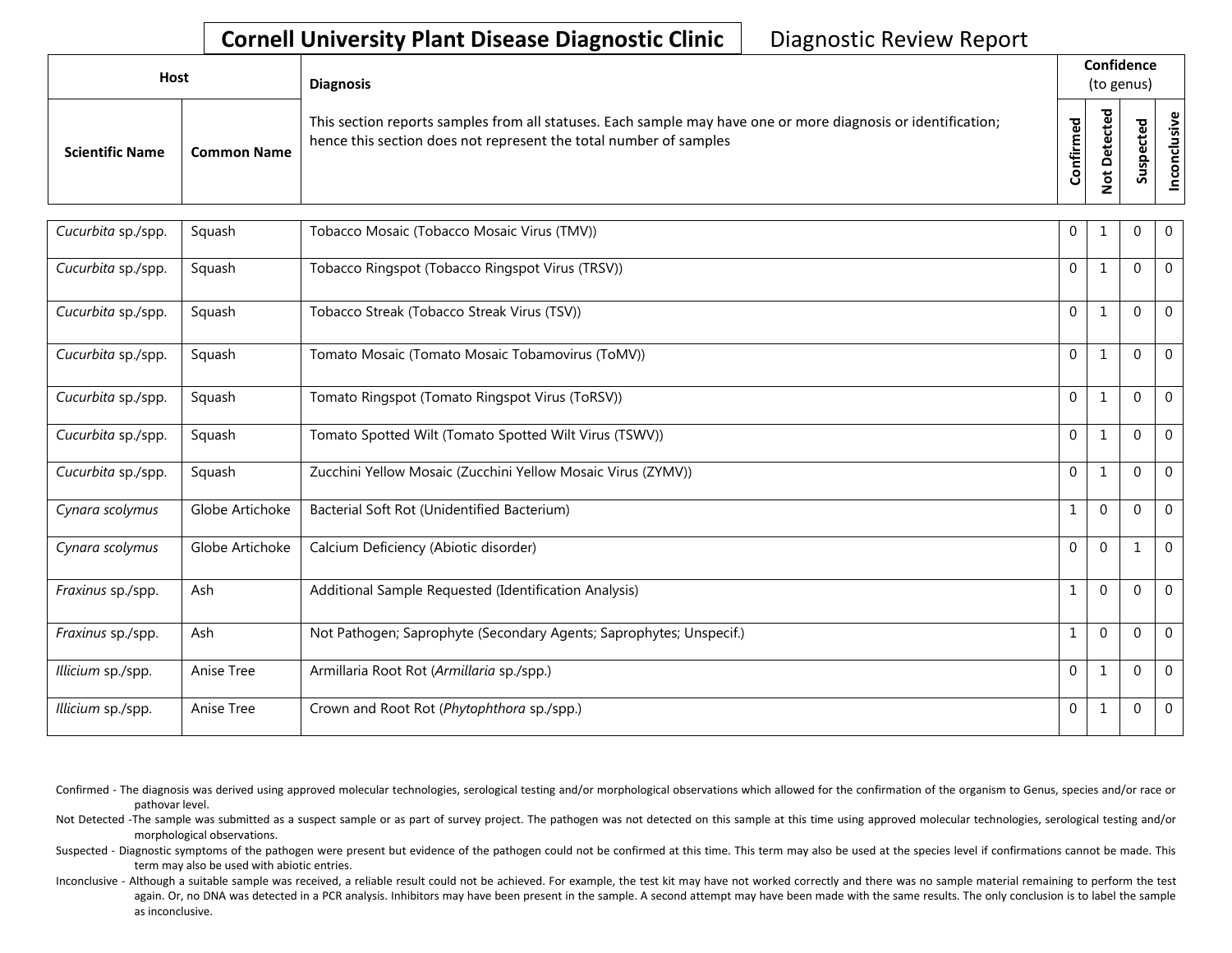| Host                   |                    | <b>Diagnosis</b>                                                                                                                                                                   |                      |                                                          |         |                   |  |  | Confidence<br>(to genus) |  |  |
|------------------------|--------------------|------------------------------------------------------------------------------------------------------------------------------------------------------------------------------------|----------------------|----------------------------------------------------------|---------|-------------------|--|--|--------------------------|--|--|
| <b>Scientific Name</b> | <b>Common Name</b> | This section reports samples from all statuses. Each sample may have one or more diagnosis or identification;<br>hence this section does not represent the total number of samples | ЪЪ<br>∸.<br>둘<br>ပြု | ᅙ<br>ω<br>Φ<br>۵<br>۵<br>$\overline{\sigma}$<br>-<br>c., | ᇴ<br>ഄഁ | lusive<br>᠊ᠣ<br>S |  |  |                          |  |  |

| Lactuca sativa           | Lettuce               | Aster Yellows Phytoplasma (Candidatus Phytoplasma asteris) | 1              | $\mathbf 0$    | $\Omega$       | $\mathbf 0$  |
|--------------------------|-----------------------|------------------------------------------------------------|----------------|----------------|----------------|--------------|
| Ligustrum<br>japonicum   | Japanese Privet       | Crown and Root Rot (Phytophthora sp./spp.)                 | $\Omega$       | $\mathbf{1}$   | $\Omega$       | $\mathbf{0}$ |
| Ligustrum<br>japonicum   | Japanese Privet       | White Root Rot (Rosellinia (ana. Dematophora) necatrix)    | $\mathbf{1}$   | $\Omega$       | 0              | $\mathbf{0}$ |
| Lycopersicon<br>sp./spp. | Tomato                | White Mold (Sclerotinia sp./spp.)                          | $\mathbf{1}$   | $\mathbf 0$    | $\overline{0}$ | $\mathbf 0$  |
| Magnolia sp./spp.        | Magnolia              | Dieback; Canker; Twig Blight (Botryosphaeria sp./spp.)     | $\mathbf{1}$   | $\Omega$       | $\Omega$       | $\mathbf 0$  |
| Magnolia sp./spp.        | Magnolia              | Unknown Abiotic Disorder (Abiotic disorder)                | $\mathbf 0$    | $\mathbf 0$    | 1              | 0            |
| Ocimum basilicum         | Sweet Basil           | Downy Mildew (Peronospora belbahrii)                       | $\overline{2}$ | $\overline{2}$ | $\overline{0}$ | $\mathbf{0}$ |
| Ocimum basilicum         | Sweet Basil           | Low pH; Nutrient Imbalance (Abiotic disorder)              | $\overline{0}$ | $\Omega$       | 1              | $\mathbf 0$  |
| Pinus strobus            | Eastern White<br>pine | Canavirgella Needle Cast (Lophophacidium dooksii)          | $\mathbf{1}$   | $\mathbf 0$    | $\mathbf 0$    | $\mathbf 0$  |
| Rhododendron<br>sp./spp. | Rhododendron          | Crown Rot; Root Rot; Stem Rot (Phytophthora sp./spp.)      | $\Omega$       | 1              | $\mathbf 0$    | $\mathbf{0}$ |

Confirmed - The diagnosis was derived using approved molecular technologies, serological testing and/or morphological observations which allowed for the confirmation of the organism to Genus, species and/or race or pathovar level.

Not Detected -The sample was submitted as a suspect sample or as part of survey project. The pathogen was not detected on this sample at this time using approved molecular technologies, serological testing and/or morphological observations.

Suspected - Diagnostic symptoms of the pathogen were present but evidence of the pathogen could not be confirmed at this time. This term may also be used at the species level if confirmations cannot be made. This term may also be used with abiotic entries.